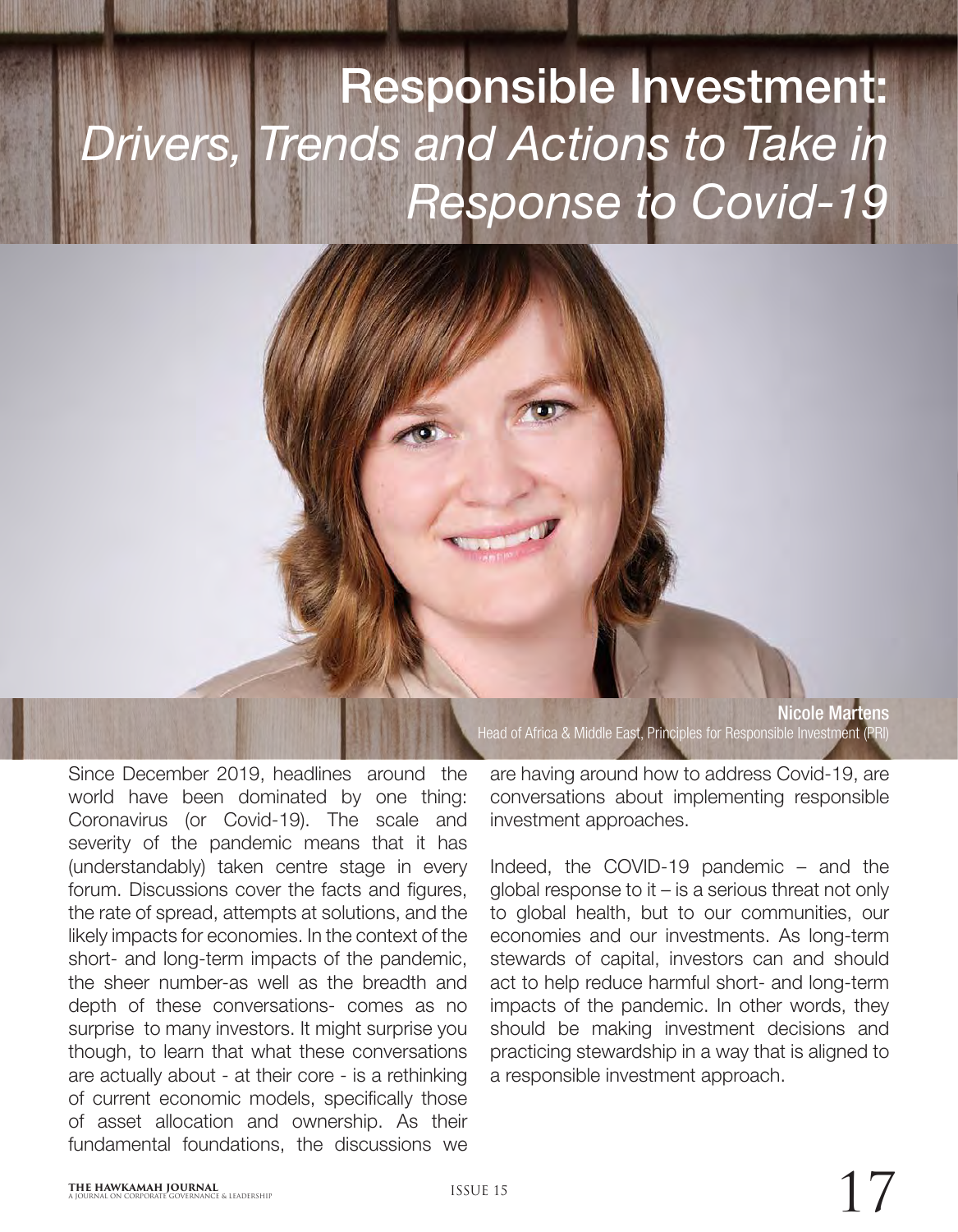## What is Responsible Investment?

Responsible investment (RI) is an approach to investment which prioritises the generation of sustainable long-term financial returns, achieved through strategies and practices that incorporate environmental, social and governance (ESG) factors into investment decisions and active ownership (engagement).

RI argues that to ignore ESG factors is to ignore risks and opportunities that have a material effect on the returns delivered to clients and beneficiaries (see Covid-19 as the latest in a long list of examples of ESG issues impacting financial returns). RI presents a holistic approach to investment that aims to include any information that could be material to investment performance.

In practical terms, what this means is not that investors need rule out investment in any particular sector or company, but that ESG information is included in investment decisionmaking to ensure that all relevant factors are accounted for when assessing risk and return, to maximise shareholder and stakeholder return.

As such, in addressing the impacts of the Covid-19 pandemic, many investors are finding themselves intuitively practicing responsible investment – with many others fast realising that they too should be doing so!

## What is Driving the Global Uptake of this Approach?

The Covid-19 pandemic is only one example of a complex ESG issue that has generated significant financial implications. And while this latest ESG crisis has shifted the needle for many investors, far more have already been practicing ESG integration approaches as standard. According to a recent Morgan Stanley report, 84% of asset owners globally are pursuing or considering investing approaches that integrate ESG.

The rationale behind the mainstreaming of the responsible investment approach worldwide can be boiled down to three key factors: materiality; market demand, and; regulation.

Academic studies consistently demonstrate that effective integration of material ESG factors into company operations can lead to meeting or exceeding market benchmarks, with these companies experiencing more effective risk management, lower costs of capital, better loan spreads and even improved customer loyalty. The latter is especially powerful in a market where 86% of millennials stated in a recent global investment study that they believe sustainable investing is important, a view shared by 79% and 67% of GenX and baby boomer investors, respectively. Arguably, the investors of today – and, importantly, of tomorrow – are demanding more from their investments than mere short-term financial performance. What they are looking for is a more holistic approach to investing.

Internationally, the regulatory environment is responding with vigour. More than 700 responsible investment-related regulations are currently in play around the world. Of those, more than half have been instituted over the past five years. The regulations in place and those proposed reflect an inevitable build-up of pressure from the market in recognition of the fact that the materiality of ESG integration feeds directly into fiduciary duty – because ESG issues can affect the value of investments, investors have a legal duty to their clients and beneficiaries to integrate ESG considerations into their investment processes. The practice of regulators within the UAE, for example, are already aligned to this trend, with bodies such as ADGM prioritising sustainability within their regulatory focus for the financial services sector.

## What Does a Responsible Investor Response to Covid-19 Look Like?

The COVID-19 crisis impacts all investors and their beneficiaries regardless of holdings, strategy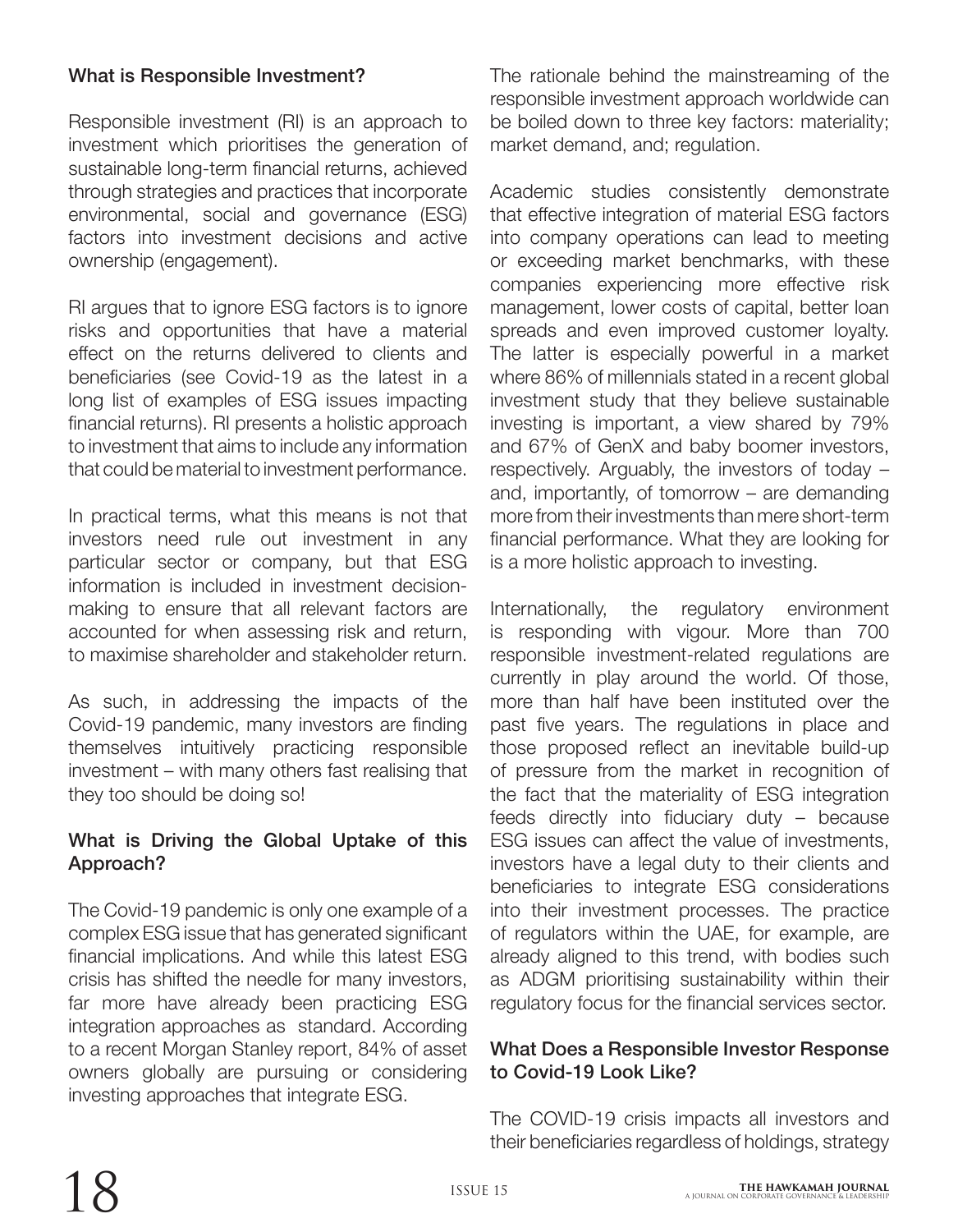or role in the investment chain. Responses to the crisis must therefore be predicated on the basis of systemic integrity and long-term universal returns being more important than relative company performance.

Outflows from funds have seen some asset owners and managers facing liquidity pressures, as well as declining fee revenues resulting from those outflows and from overall market falls. Despite this, responsible investors can and should respond by using their influence with companies and governments, and through their investment decisions. They should be supporting sustainable companies through this crisis – in the interests of public health and longterm economic performance – even if that limits short-term returns.

Notwithstanding, the roles and responsibilities of companies and governments in managing the short- and long-term impacts of the pandemic, and the role of investors in sending the correct signals to the market in this regard, cannot be overemphasised.

To this end, an immediate, robust response to

the Covid-19 crisis is needed across the global economy. For investors, this takes the form of seven key action points:

*Action 1: Engage companies that are failing in their crisis management*

*Action 2: Engage where other harm is being hidden behind, or worsened by, the crisis*

*Action 3: Re-prioritise engagement on other topics*

*Action 4: Publicly support an economy-wide response*

*Action 5: Participate in virtual AGMs*

*Action 6: Be receptive to requests for financial support*

*Action 7: Maintain a long-term focus in investment decision making*

Longer-term, the crisis will continue to raise broader questions on how our financial system is structured to respond to such threats. When